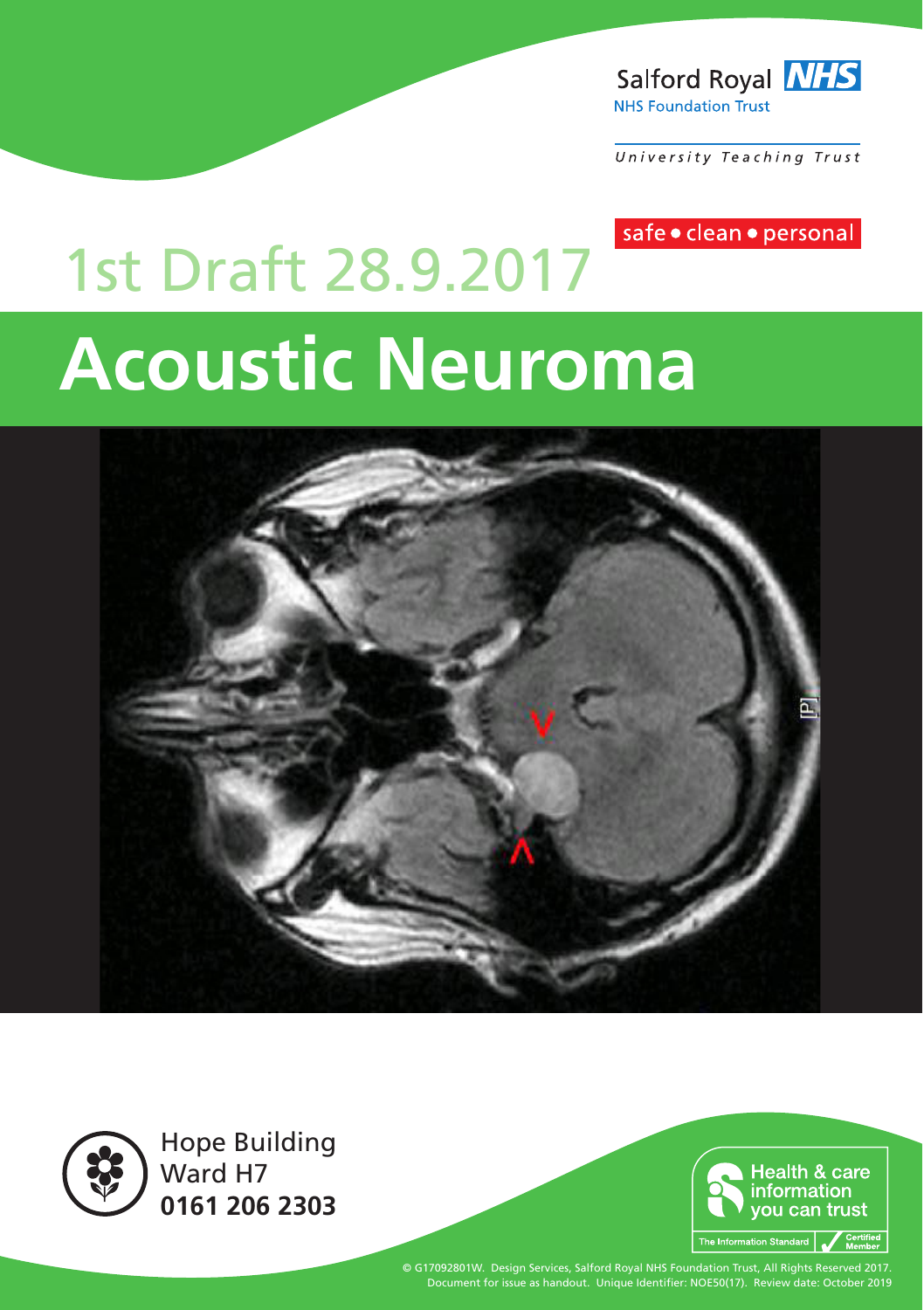#### **What is Acoustic Neuroma?**

You have been diagnosed as having an acoustic neuroma. This is a benign (non cancerous) tumour that arises from the cells that insulate your vestibulo-cochlear nerve as it travels between your inner ear and your brain stem.

1st Draft 28.9.2017 Your vestibulo-cochlear nerve carries vestibular fibres (balance) and cochlear fibres (hearing) and is therefore the nerve of hearing and balance. The tumour is in fact more accurately known as a vestibular schwannoma, as it invariably arises from the vestibular portion of this nerve. Acoustic neuromas often do not grow following diagnosis but if they do grow the increase in size is slow with gradual onset of symptoms.

The average growth rate of a growing acoustic neuroma is 2mm a year though occasionally a tumour can grow more quickly. Some tumours that have demonstrated growth stop growing after some time and may never grow again.

Vestibular Facial Acoustic neuroma nerve nerve Cochlear nerve

It is not fully understood what causes acoustic neuromas. In a small minority of patients they are due to a genetic abnormality called Neurofibromatosis Type 2.

1st Draft 28.9.2017 This is not common, and your acoustic neuroma will be a sporadic tumour unless your doctor has specifically mentioned that you have this **CO**genetic disorder.

There are very few other proven risk factors for developing an acoustic neuroma, and specifically there is no evidence to link them with mobile phone use.

Here at Salford Royal NHS Foundation Trust we see around 150 new cases per year.

#### **Symptoms**

Symptoms almost always start with hearing loss on one side. Approximately 90% of people with an acoustic neuroma experience some degree of hearing loss. This is due to the tumour interfering with the function of the hearing nerve as it grows.

Hearing loss is usually gradual and therefore you may not have noticed the hearing loss in its early stages. Hearing loss often occurs even if there is no growth in the tumour - in other words, just because your hearing may have worsened, does not mean that the tumour has enlarged.

Other symptoms include tinnitus and dizziness. Tinnitus is a sensation of ringing in your ears. It affects approximately 70% of patients with acoustic neuroma. Vertigo or dizziness affects around half of patients and can be a debilitating symptom.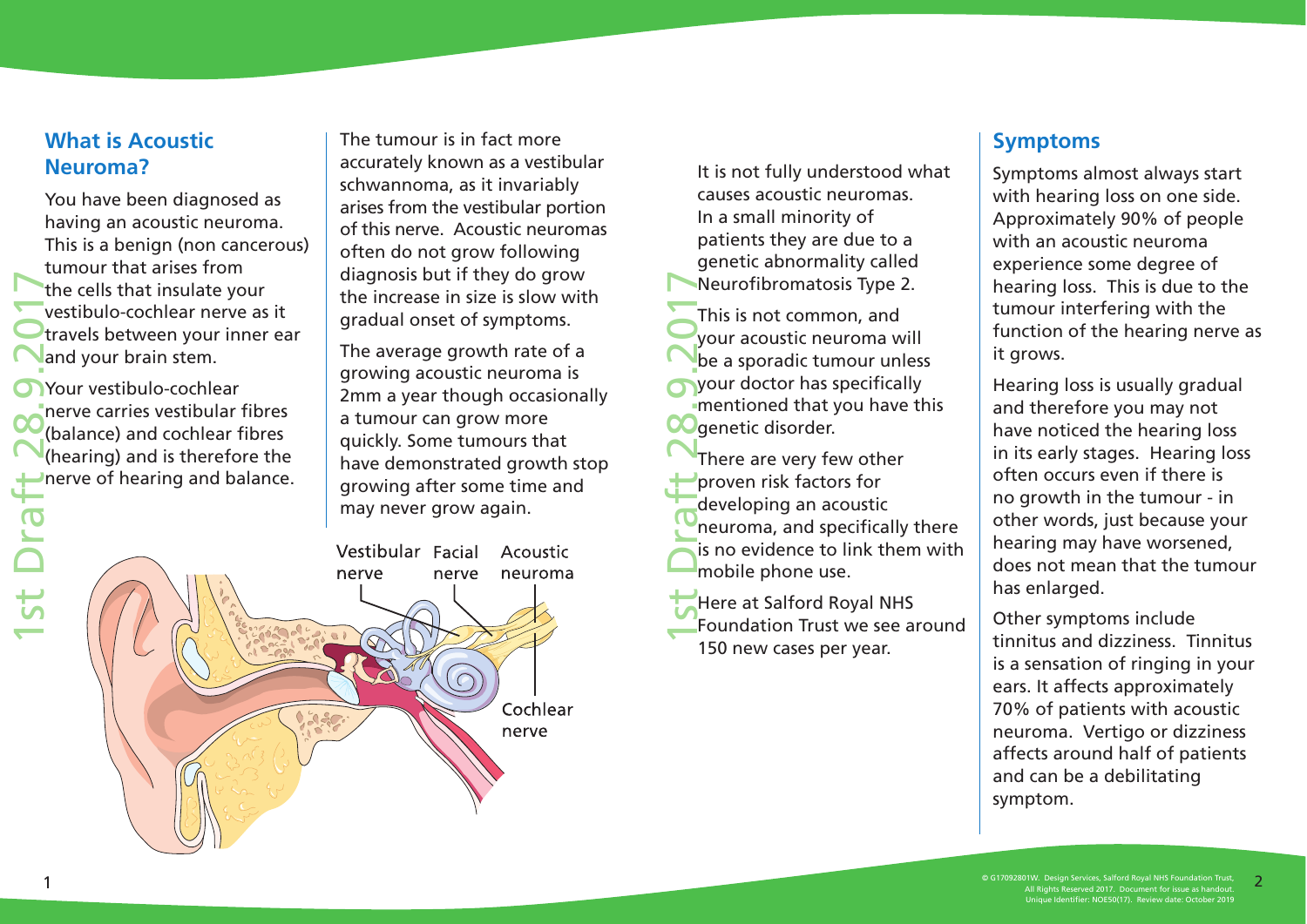As the vestibular portion of the nerve is compressed your ability to manage balance may decrease. As this usually occurs slowly, your body adapts and compensates for this change. As a result, some people barely notice any change in their balance although it is common to feel like you are veering to **O** one side when walking.

1st Draft 28.9.2017 **The Tangle 1 and Struck** Separate Separate Separate Separate Separate Separate Separate Separate Separate Separate Separate Separate Separate Separate Separate Separate Separate Separate Separate Separate Separate Separat uncommon symptom with small tumours, but can occur as the tumour becomes larger. It results from pressure on the trigeminal nerve, which is the nerve supplying facial sensation. You may notice sensation changes particularly to your forehead, **Paround the eve and to the** jawline on the affected side.

Your tumour may also stretch your facial nerve which controls the muscles to your face. It runs in close contact with the vestibulo-cochlear nerve and is always stretched or distorted by the tumour. Paradoxically, this nerve seems to almost always retain function, and it is very

unusual to have any weakness or paralysis on the affected side of your face, even with giant tumours.

If your tumour becomes large, it will eventually begin to press against the brain itself (structures such as your brain stem and cerebellum). You may notice your mobility and balance worsening. This compression can lead to life threatening complications if untreated, though this is very uncommon.

#### **Diagnosis**

Your doctor may have examined your balance, your inner ears and hearing, and your nerve function if an acoustic neuroma was suspected.

Confirmation of an acoustic neuroma diagnosis is usually through MRI (magnetic resonance imaging). Your surgeon may also send you for a CT scan (computed tomography) though MRI is the best way of detecting these types of tumours.

Once an acoustic neuroma is diagnosed, its relative rarity means that it is important that you are referred on to a specialist team who are used to managing these tumours. That is why you have been referred to Salford Royal.

### **Salford Royal's Skull Base Team**

1st Draft 28.9.2017 The skull base team at Salford Royal NHS Foundation Trust is made up of:

- 4 Consultant neurosurgeons  **Professor Andrew King**
- **Mr Scott Rutherford**
- 
- **Mrs Charlotte Hammerbeck- Ward**
- **Mr. Omar Pathmanaban**
- **3 ENT (ear, nose and throat)** surgeons

 **Professor Simon Lloyd Mr. Simon Freeman Ms Emma Stapleton** 

and 2 clinical nurse specialists, **Sister Andrea Wadeson Sister Helen Entwistle**

They also have specialist fellows working with them who are undergoing subspecialty training in this type of surgery.

There is also a wider multidisciplinary team who may be involved in your treatment including oncologists, radiologists and radiographers.

Together they work with other disciplines and ward staff to ensure that the highest quality of care is delivered to you during your stay with us.

Salford is one of the largest Neuroscience centers in Great Britain. It receives referrals nationally and internationally due to its expertise in managing acoustic neuromas and other similar conditions. Our web page address is featured at the end of the leaflet for further information on our team.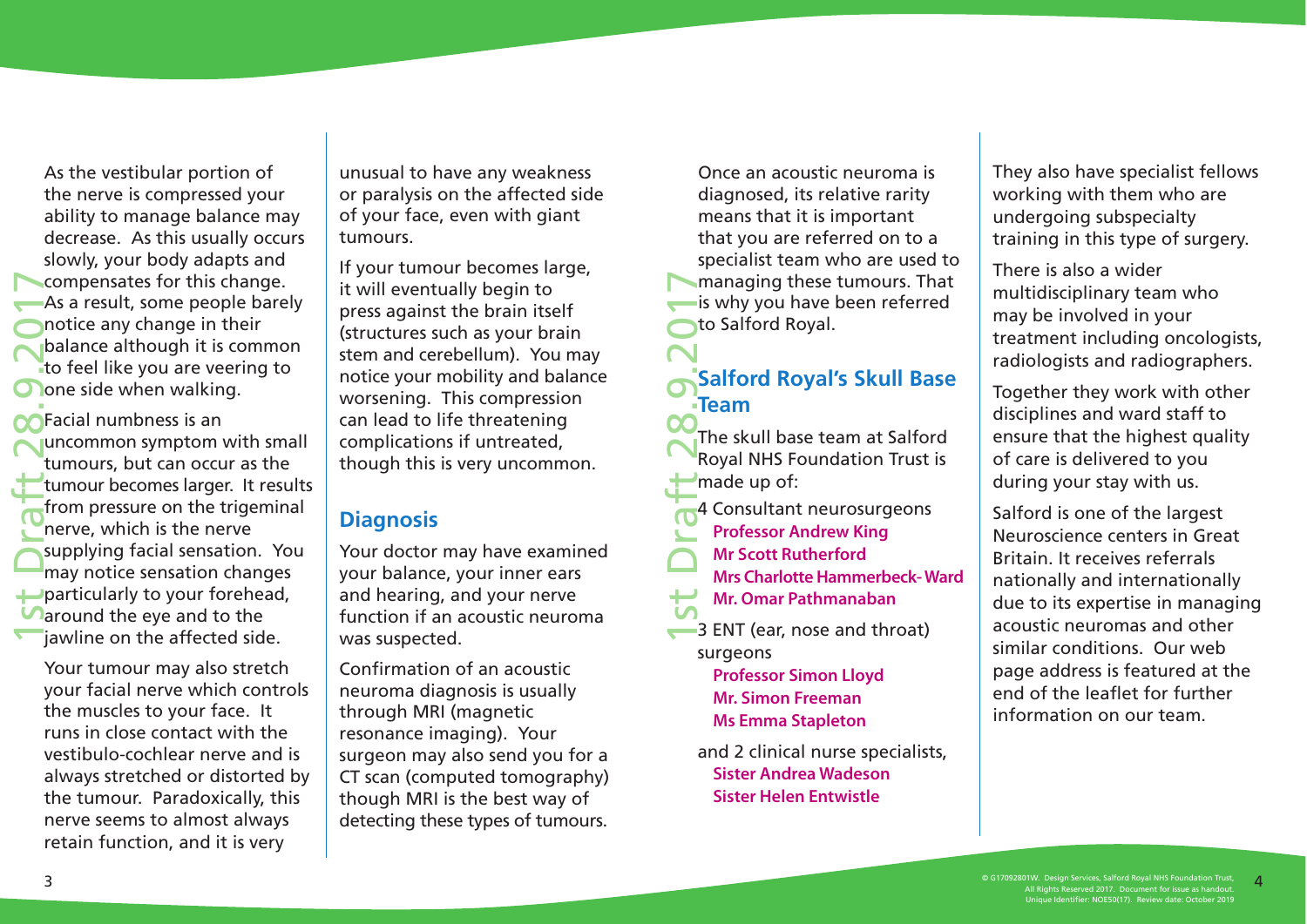#### **Treatment for Acoustic Neuroma**

You are now at the stage where treatment options will be discussed with you. Your surgeon will have discussed the findings on your MRI with the rest of the skull base team. Treatment for your acoustic neuroma will depend upon many factors including:

**O** Your age; as these are generally slow growing tumours, older patients may be managed in a more conservative way.

**O** Your overall health; if your health is poor it may not be advisable to perform surgery and another option may be considered.

O **The size and configuration of your tumour;** larger tumours tend to be managed with surgery, although this will depend on the other factors too. There are certain other characteristics of the tumour which may influence this decision (for example if the tumour contains cysts).

O **The growth rate of your tumour;** iIf your tumour does not appear to be growing or it is growing at a slow rate then you may be observed with periodic scans and clinical follow ups. If your tumour appears to be growing faster, your surgeon is likely to advise an active form of management.

O **Your symptoms;** sometimes the amount of hearing you still have or the presence of troublesome dizziness is a factor in deciding treatment.

You will, of course, have a say in what type of treatment, if any, you have and the doctor you see in the clinic will help you decide which option would be the most appropriate for you. It is important that you discuss in detail any questions that you may have at this stage.

The options available are:

#### Watch, Wait and Rescan

If your tumour is small, we will almost always suggest no active treatment until clear tumour growth is demonstrated. Therefore, nothing more than a further scan at a 6 to 12 month interval will be arranged.

1st Draft 28.9.2017 If your tumour remains static or if the growth rate is very slow and your tumour still small, your surgeon may simply suggest continued monitoring with MRI and clinical follow ups. This may also be the case for older patients and those with health issues.

It may seem like nothing is being done for you, however, as acoustic neuromas are benign and often do not pose any immediate risk to you, the risks of surgery may outweigh the benefits at this point.

The close monitoring would enable the team to reassess your options at any given time. It is important that you inform the specialist nurse of any new or worsening symptoms in between hospital visits.

#### **Surgery**

Surgery is a safe and widely offered option which aims to deal with this condition by completely removing the tumour. In some cases it is not possible to remove the entire tumour, typically due to adherence to the facial nerve.

If this is the case, it is safer to leave a tiny portion of tumour to preserve nerve/ brain function, rather than risk permanent injury as acoustic neuromas are benign, slowgrowing tumours and a small remnant is unlikely to cause you any problems in the future.

In cases where we leave a tiny remnant, the risk of needing further treatment is only about  $2%$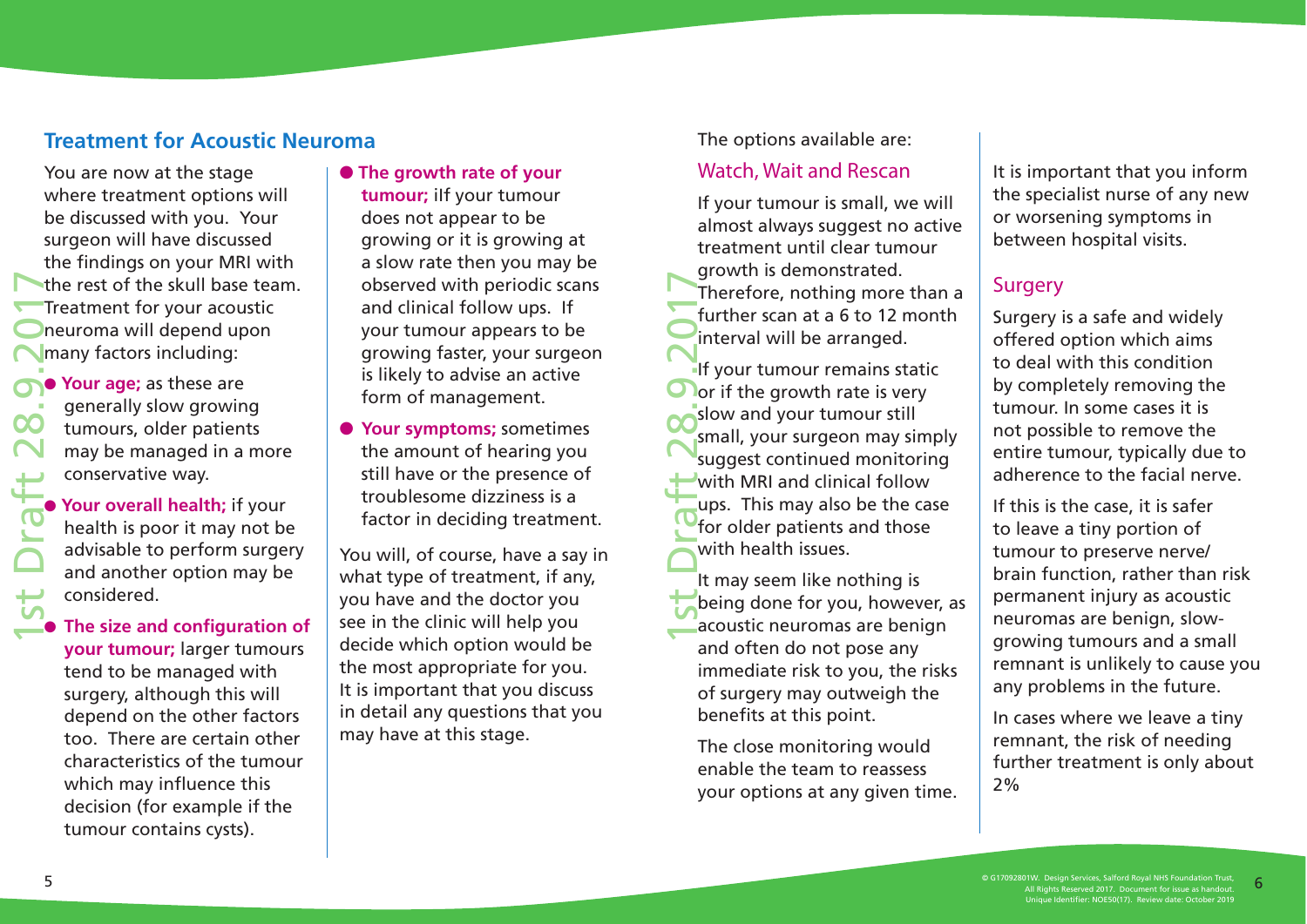By achieving total or near-total removal of the tumour, surgery offers a 97% chance of successfully dealing with your tumour.

In either instance you will be monitored after your surgery to assess the unlikely occurrence of a re-growth.

1st Draft 28.9.2017 Prior to surgery, you are likely to be sent for a balance function test to see whether you have any remaining balance function **Meft.** The tests will determine whether you are a candidate for a form of pre-operative therapy called "intratympanic gentamicin therapy". Gentamicin, an antibiotic, is toxic to the vestibular (balance)

nerve and therefore, if you have remaining balance function, we suggest a series of injections through the ear drum, prior to surgery, to essentially damage the balance nerve and stop the nerve from functioning.

The gradual loss of the balance function is generally more tolerable than the acute loss of the function that occurs at the time of surgery and so has a

beneficial impact on the patient's recovery, not just from a balance perspective but also in speeding up general recovery and allowing earlier discharge home for most people. More is explained in the intratympanic gentamicin therapy leaflet that you will be given if surgery is recommended to you.

There are 3 main approaches for surgery. The choice depends upon the tumour size and location, your hearing level and your general health. Each approach has its own benefits and risks and your surgeon will discuss the best option for you.

Each involves an incision on the affected side of the head though in slightly different places. There is the possibility of preserving your hearing function with some approaches (but only with very small tumours and useful preoperative hearing), although this will be discussed in detail with you by your surgeon if appropriate.

1st Draft 28.9.2017 The most significant risk from surgery is damage to the facial nerve. The risk of this is directly related to the size of the tumour, but overall the vast majority of patients have normal or near-normal facial movement some months after surgery. A larger number of people will have a temporary weakness which recovers as the nerve gets over the manipulation involved to remove the tumour. If you do **OC** have a facial weakness, it affects your ability to close your eye, make facial expressions, and eat or drink with that side of your **inface.** Your surgeon will give you a more accurate idea of the risk of surgery to your facial nerve with your specific tumour.

**Occasionally surgical removal** of acoustic neuromas may be complicated by damage to other cranial nerves, such as the trigeminal nerve (facial sensation), nerves that control eye movements or the nerves for swallowing. These are rare occurrences, and any resulting problems will be dealt with by the appropriate therapists.

Surgery can also have other rare complications, and this includes a tiny risk to your life (<1%), a tiny risk of a stroke (<1%), bleeding inside the head or infection. A particular complication of the surgical approach through the inner ear is that cerebro-spinal fluid (the clear fluid that surrounds the brain) can work its way out of the wound or through the middle ear to the back of the nose. This needs to be treated promptly to remove the risk of infection getting into the brain. This might involve a drain being placed in your lower back to divert this fluid, or occasionally a repair operation.

With all types of surgery you can expect to stay in hospital for approximately 4-7 days although a small minority of patients require a slightly longer stay. We advise that you have somebody at home when you are discharged as you will be tired and possibly dizzy for a few weeks after surgery.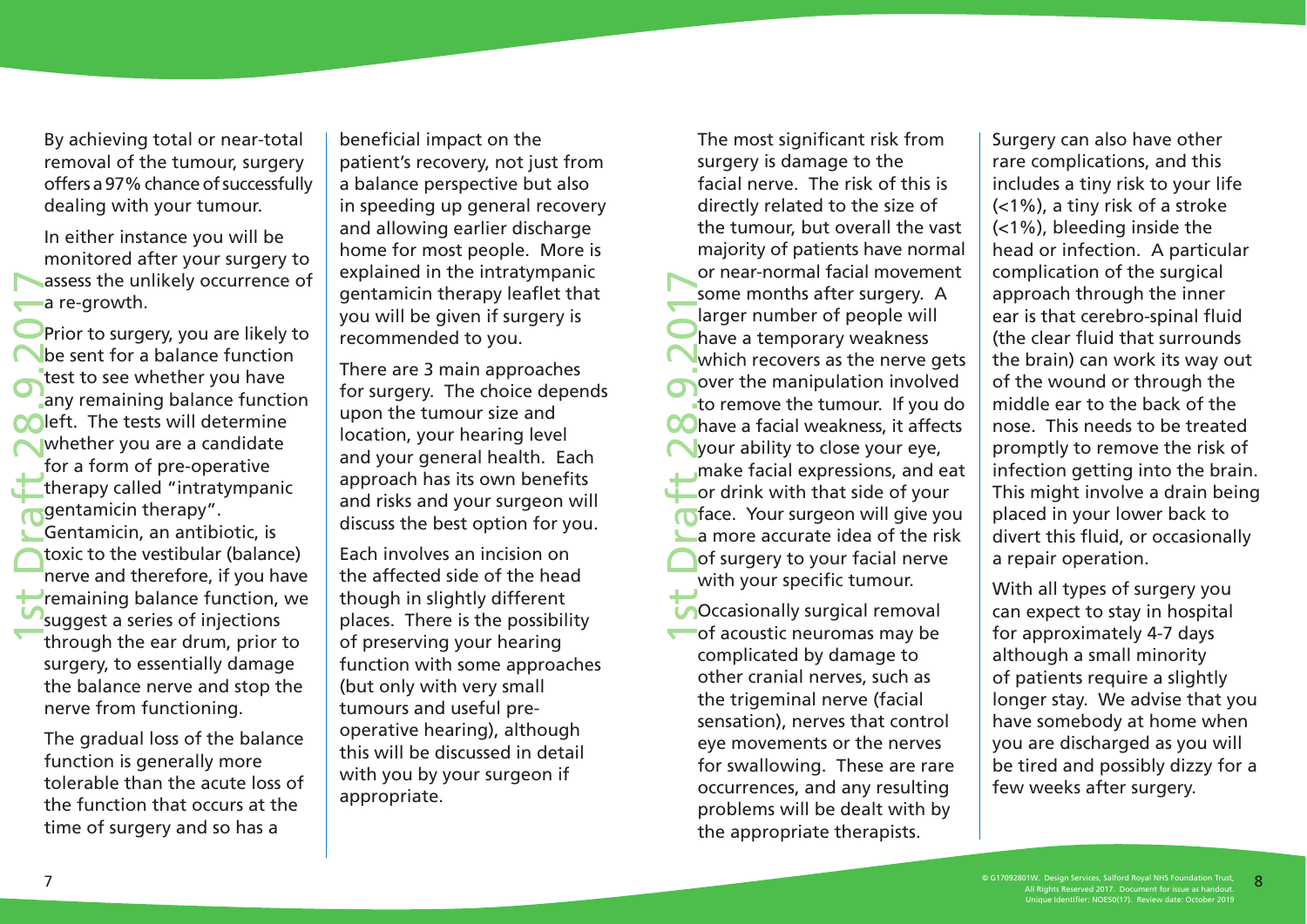#### **Radiosurgery**

Radiosurgery is a technique that uses a single highly targeted dose of radiotherapy to arrest the activity of the tumour and prevent further growth.

1st Draft 28.9.2017 There are several different machines capable of delivering "radiosurgery", and the differences in these relate to the targeting mechanisms and the radiation source, rather than the principle by which the radiotherapy is delivered. In other words, the "GammaKnife", the "CyberKnife" and "Linac" **D**iust refer to different machines rather than different treatment modalities.

Most of our patients wishing **to have radiosurgery will** be treated in The Christie radiotherapy satellite centre at Salford Royal NHS Foundation Trust. This satellite centre is equipped with two modern high precision linear accelerators ("linacs") which are specially designed for radiosurgery.

Whilst the tumour control rate of radiosurgery is not as high as with surgery, approximately 95% of tumours are successfully controlled using radiosurgery.

The advantage of radiosurgery is that there may be a smaller chance of facial weakness than with surgery, and if you have useful hearing to begin with, it may be more likely to preserve this than with an operation.

It is also a day case procedure without most of the other risks associated with surgery. It does, however, have other risks that should be considered.

This includes the development of a new benign or even malignant tumour or conversion of the acoustic neuroma itself to a malignant tumour over the decades that follow treatment.

Thankfully, the risk of this, based on worldwide reports, appears to be extremely low, around 1 in 10,000 patients undergoing this treatment.

There is also a slight increase in the risk of stroke in the long run but this is small. Smaller risks include a buildup of fluid around the brain that may require drainage and an increase in significant imbalance.

Hearing can also be acutely affected in a small number of cases. We will discuss this in full if this treatment is considered.

1st Draft 28.9.2017 Radiosurgery is usually only advised for tumours less than 2cm due to the risk of early swelling of the tumour, and the increased potential of damage to surrounding structures such as nerves or the brainstem with the higher radiation dose required for larger tumours. It does not involve a surgical incision.

The treatment is delivered by focusing X-rays on your tumour. You will have a mask custom made to fit you, to hold your head still during each stage of your planning and treatment.

To plan your treatment, you will have a CT scan wearing this mask.

You will also have another MRI scan, but you will not need to wear the mask for this. The mask, the CT and the MRI scan will all be done in a single visit to The Christie at Salford.

These scans allow the team of experts preparing your treatment to locate the position of the tumour and to prepare a plan to very precisely target the radiation dose, so that the tumour is irradiated with minimal dose to surrounding structures.

You will normally attend The Christie at Salford on a second day to have your treatment. The radiosurgery treatment is painless and should last approximately 30 minutes.

You will be lying on your back on a table that moves into the radiation unit, similar to having a scan, during your treatment.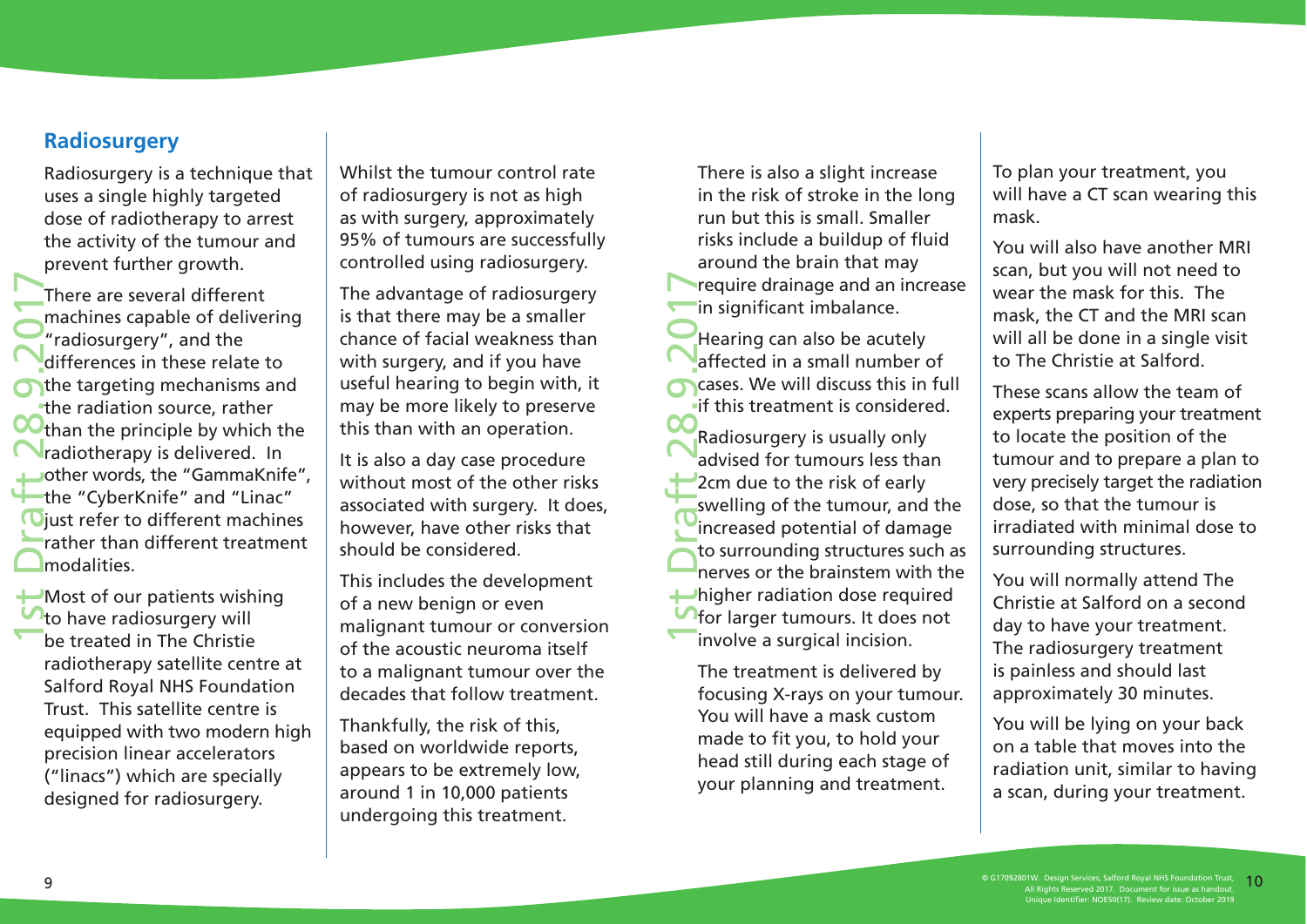You will be able to speak to the radiographer at any time and are observed on a camera. You can go home as soon as treatment is done.

1st Draft 28.9.2017 You may have some mild pressure headaches immediately after the treatment though this should quickly subside. Many patients resume normal activities the following day.

You can go back to work as soon as you feel well enough and there are no specific restrictions on daily activities.

You may notice a degree of facial weakness in the months following treatment, as discussed in the section on surgery, though this is less likely (fewer than 1 in 10 patients) than with surgery. If it does occur, it is usually temporary.

You may also notice some facial numbness, which is a little more common than after surgery, but again fewer than 1 in 10 patients should be affected, and it is also usually temporary.

Preservation of hearing is not guaranteed with this method though the chances are usually better than with surgery.

We can discuss this in more detail with you for your particular tumour. You may feel tired after treatment but this should only last a few days.

#### **Aftercare**

Aftercare of patients with acoustic neuroma depends largely on the treatment given. If you are undergoing observation then you are likely to be observed for the rest of your life at intervals determined by your team. You will be given a contact number for the Skull Base specialist nurse in case of any questions or worries you may have.

If you have surgery you will be cared for on a neurosurgical ward. Each ward has highly experienced staff who are familiar with the complex needs of patients following removal of an acoustic neuroma.

You may also need to have input from other disciplines such as Speech and language therapists, dieticians, physiotherapists, audiology and ophthalmology. You are likely to be tired for some weeks after surgery and we advise that you gradually increase your levels of activity in order to recover at a safe pace.

1st Draft 28.9.2017 You will initially be followed up by the Specialist Nurse via telephone. This takes place approximately 2 weeks after discharge for surgery. The consultant will see you in clinic around 6-8 weeks after discharge and then you will be seen again after one year.

Assuming all your tumour has been removed (which is the case for most people) you will be offered a scan 2 years after surgery.

A further scan is carried out 5 years after surgery and you are then likely to be discharged from the care of the Skull Base team if there is no sign of recurrent tumour.

Some patients may require ongoing observation and scanning, particularly if a small fragment of tumour was left behind at surgery. Your surgeon will discuss this with you.

Following radiosurgery you will be periodically scanned for the rest of your life.

You are not likely to need any further treatment for your acoustic neuroma and should be able to return to a normal daily routine.

Most patients are seen by the Specialist Nurse 6 months after radiosurgery and you may be recalled for periodic clinic visits thereafter.

© G17092801W. Design Services, Salford Royal NHS Foundation Trust, All Rights Reserved 2017. Document for issue as handout. Unique Identifier: NOE50(17). Review date: October 2019  $\degree$  617092801W. Design Services, Salford Royal NHS Foundation Trust,  $\degree$  11 Pichtre Account 2001 NHS Foundation Trust,  $\degree$  12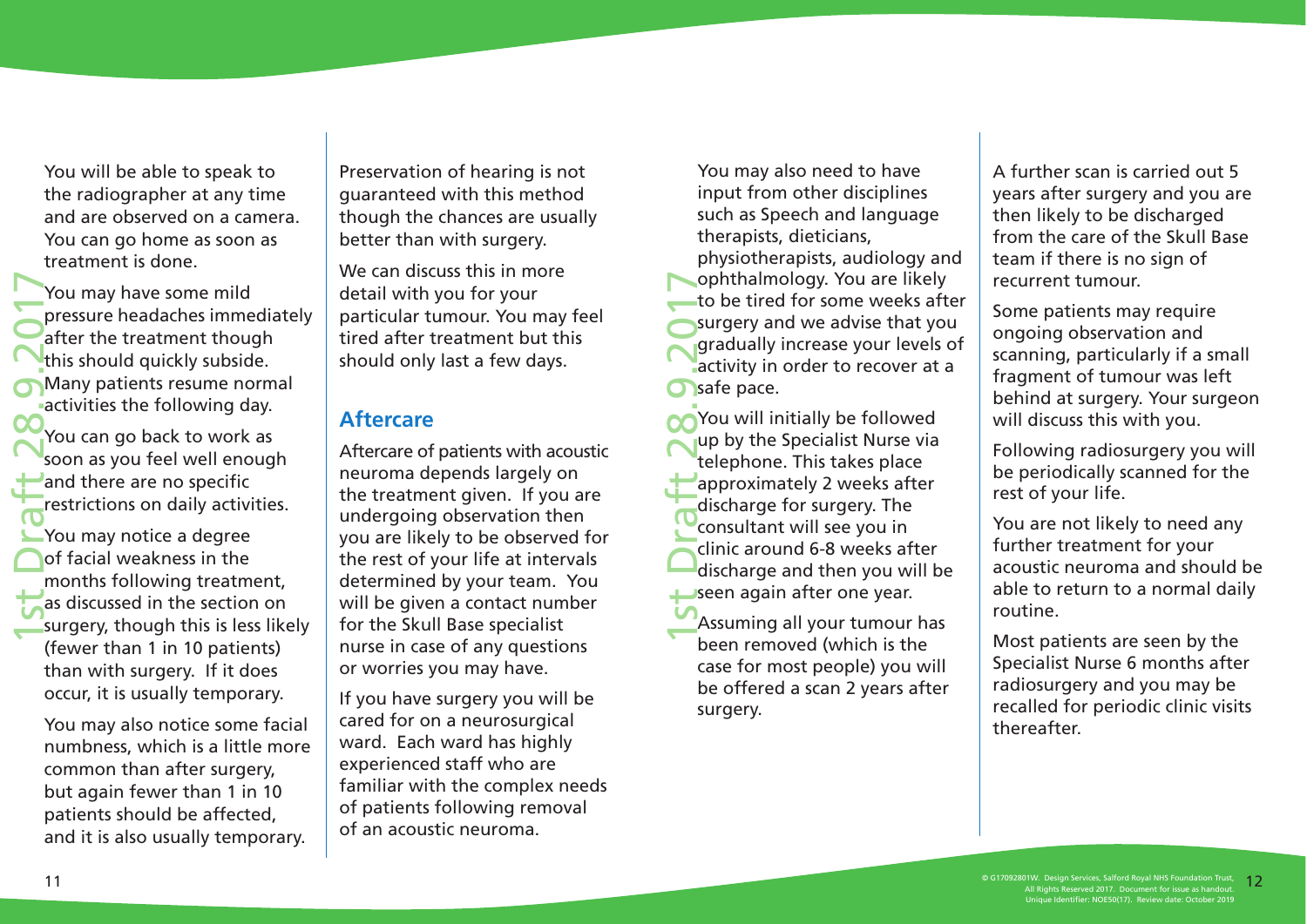### **Who to Contact?**

Many questions can arise after diagnosis of an acoustic neuroma. There is always someone here who can help you.

We advise that if you have any questions, no matter how small, or if you have any changes in your symptoms, contact the skull base specialist nurse:

### Andrea Wadeson

Skull Base Specialist Nurse

**0161 206 2303 andrea.wadeson@srft.nhs.uk**

1st Draft 28.9.2017 Helen Entwistle Skull Base Specialist Nurse **0161 206 5090 helen.entwistle@srft.nhs.uk**

Secretary to Professor King **0161 206 5541**

Secretary to Mr. Rutherford **0161 206 0119**

Secretary to Mrs Hammerbeck-Ward & Mr Pathmanaban

## **0161 206 5830**

Secretary to Professor Lloyd, Mr Freeman & Ms Stapleton

## **0161 206 5754**

If the issue is more urgent, attend your local accident and emergency department.

#### Search our Website

**www.srft.nhs.uk/aboutus/depts/neuro-skull-base/**

Other useful numbers and websites are:

British Acoustic Neuroma Association

**www.bana-uk.com**

BASIC - Brain and Spinal Injuries Charity

**www.basiccharity.org**

#### **Notes**

| П          |
|------------|
|            |
|            |
|            |
| <b>He.</b> |
|            |
|            |
| $\vec{t}$  |
|            |
|            |
|            |
|            |
|            |